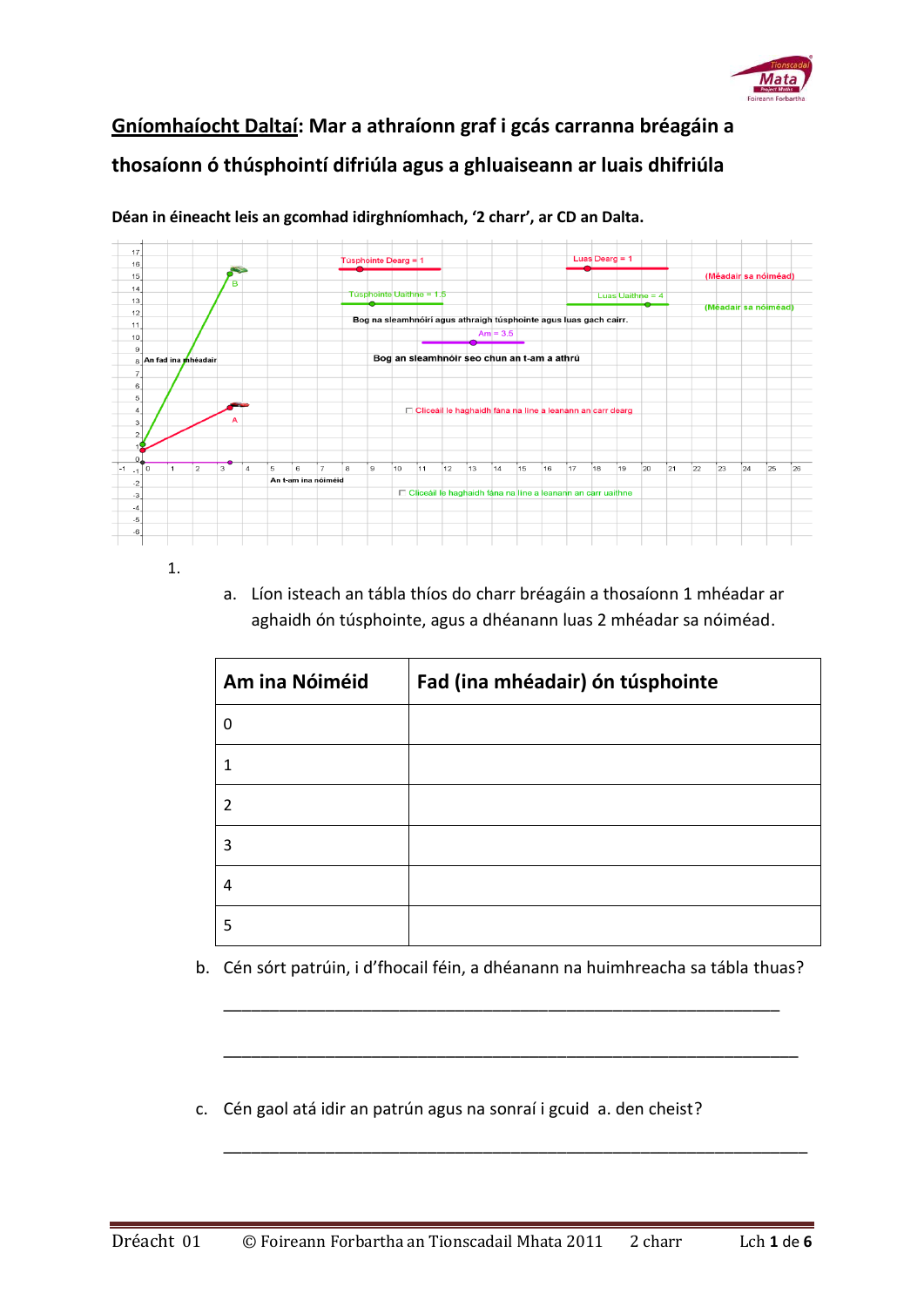



## d. Tarraing graf de na sonraí sa tábla thuas:

2. Seasann an líne dhearg sa ghraf thíos do thuras a dhéanann an carr dearg. a. Líon isteach an tábla seo don charr dearg sa léaráid thíos:

| Am ina Nóiméid   |  |  |  |
|------------------|--|--|--|
| Fad ina mhéadair |  |  |  |

b. Cén túsphointe a bhí ag an gcarr dearg?

\_\_\_\_\_\_\_\_\_\_\_\_\_\_\_\_\_\_\_\_\_\_\_\_\_\_

- c. Cén fad a bhí an carr dearg imithe óna thúsphointe nuair a shroich sé an pointe A?
- d. Cén fad ama, ina nóiméid, a thóg sé ar an gcarr dearg an pointe A a bhaint amach?

\_\_\_\_\_\_\_\_\_\_\_\_\_\_\_\_\_\_\_\_\_\_\_\_\_\_\_\_\_\_\_\_



e. Cén luas a bhí á dhéanamh ag an gcarr dearg?

\_\_\_\_\_\_\_\_\_\_\_\_\_\_\_\_\_\_\_\_\_\_\_\_\_\_\_\_\_\_\_\_

\_\_\_\_\_\_\_\_\_\_\_\_\_\_\_\_\_\_\_\_\_\_\_\_\_\_\_\_\_\_\_\_

f. Cé mar a d'athraigh an fad ón túsphointe, maidir leis an gcarr dearg sin, idir am = 1 nóiméad agus am = 2 nóiméad?

\_\_\_\_\_\_\_\_\_\_\_\_\_\_\_\_\_\_\_\_\_\_\_\_\_\_\_\_\_\_\_\_\_\_\_\_\_\_\_\_\_\_\_\_\_\_\_\_\_\_\_\_\_\_\_\_\_\_\_\_\_\_\_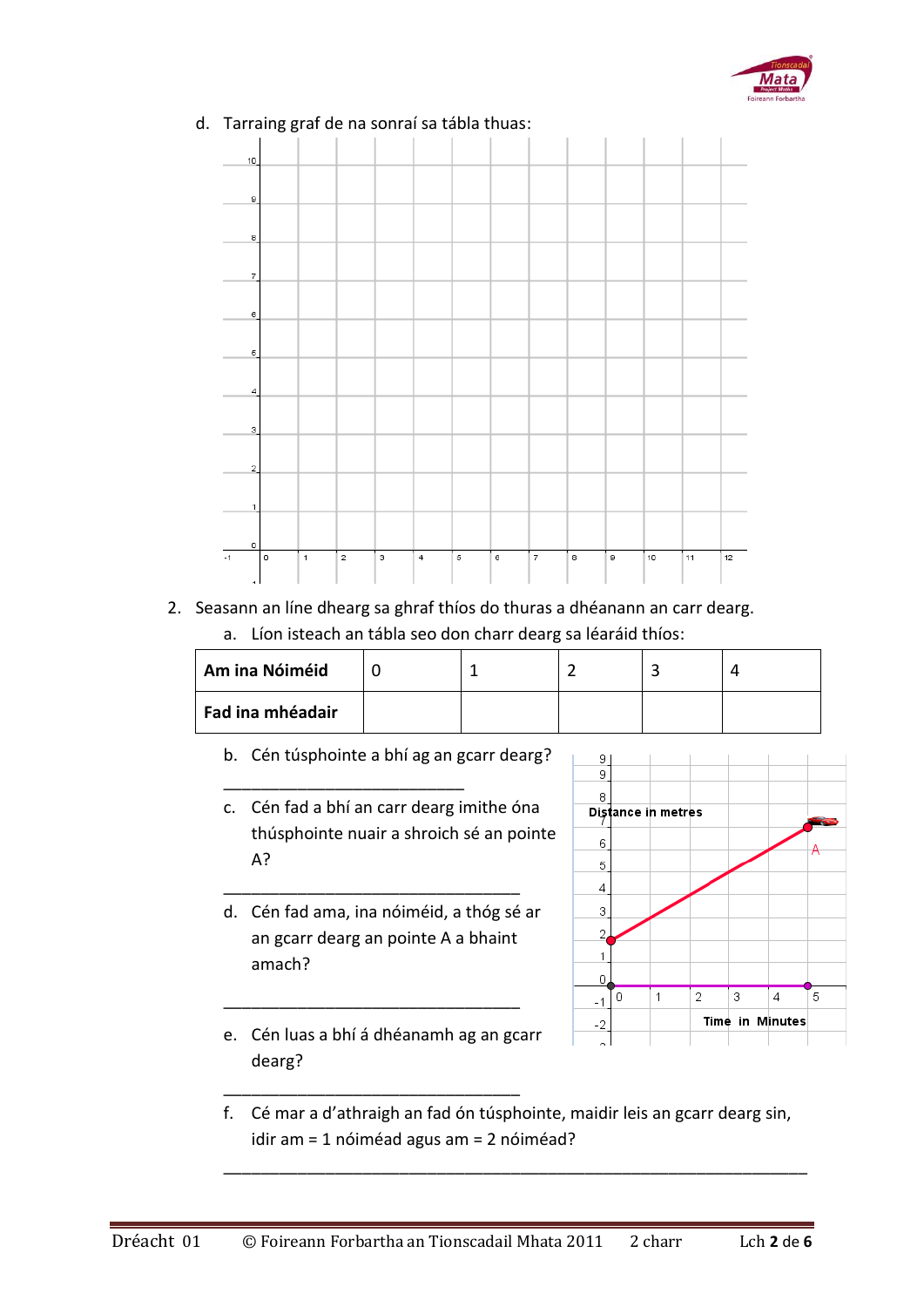

g. Cé mar a athraíonn an fad ón túsphointe maidir leis an gcarr dearg sin, idir am = 2 nóiméad agus am = 3 nóiméad?

\_\_\_\_\_\_\_\_\_\_\_\_\_\_\_\_\_\_\_\_\_\_\_\_\_\_\_\_\_\_\_\_\_\_\_\_\_\_\_\_\_\_\_\_\_\_\_\_\_\_\_\_\_\_\_\_\_\_\_\_\_\_\_

- h. Léigh ón ngraf an t-athrú faid a tharlaíonn le gach aonad d'athrú ama.
- i. Cén coibhneas (cén gaol) atá idir an t-athrú faid sa nóiméad agus luas an chairr?

\_\_\_\_\_\_\_\_\_\_\_\_\_\_\_\_\_\_\_\_\_\_\_\_\_\_\_\_\_\_\_\_\_\_\_\_\_\_\_\_\_\_\_\_\_\_\_\_\_\_\_\_\_\_\_\_\_\_\_\_\_\_\_

\_\_\_\_\_\_\_\_\_\_\_\_\_\_\_\_\_\_\_\_\_\_\_\_\_\_\_\_\_\_\_\_\_\_\_\_\_\_\_\_\_\_\_\_\_\_\_\_\_\_\_\_\_\_\_\_\_\_\_\_\_\_\_

j. Tá fána líne =  $\frac{\text{an thmú ar y}}{\text{m} + \text{m} + \text{m}}$ an tAthrú ar x , nó fad am sa chás seo. Tóg trí phéire dhifriúla pointí agus ríomh fána na líne atá á leanúint ag an gcarr dearg.

\_\_\_\_\_\_\_\_\_\_\_\_\_\_\_\_\_\_\_\_\_\_\_\_\_\_\_\_\_\_\_\_\_\_\_\_\_\_\_\_\_\_\_\_\_\_\_\_\_\_\_\_\_\_\_\_\_\_\_\_\_\_\_

\_\_\_\_\_\_\_\_\_\_\_\_\_\_\_\_\_\_\_\_\_\_\_\_\_\_\_\_\_\_\_\_\_\_\_\_\_\_\_\_\_\_\_\_\_\_\_\_\_\_\_\_\_\_\_\_\_\_\_\_\_\_\_

\_\_\_\_\_\_\_\_\_\_\_\_\_\_\_\_\_\_\_\_\_\_\_\_\_\_\_\_\_\_\_\_\_\_\_\_\_\_\_\_\_\_\_\_\_\_\_\_\_\_\_\_\_\_\_\_\_\_\_\_\_\_\_

\_\_\_\_\_\_\_\_\_\_\_\_\_\_\_\_\_\_\_\_\_\_\_\_\_\_\_\_\_\_\_\_\_\_\_\_\_\_\_\_\_\_\_\_\_\_\_\_\_\_\_\_\_\_\_\_\_\_\_\_\_\_\_

k. Céard is féidir a rá faoin gcoibhneas idir luas an chairr agus fána na líne sin a sheasann don turas a rinne an carr? mnm

\_\_\_\_\_\_\_\_\_\_\_\_\_\_\_\_\_\_\_\_\_\_\_\_\_\_\_\_\_\_\_\_\_\_\_\_\_\_\_\_\_\_\_\_\_\_\_\_\_\_\_\_\_\_\_\_\_\_\_\_\_\_\_

\_\_\_\_\_\_\_\_\_\_\_\_\_\_\_\_\_\_\_\_\_\_\_\_\_\_\_\_\_\_\_\_\_\_\_\_\_\_\_\_\_\_\_\_\_\_\_\_\_\_\_\_\_\_\_\_\_\_\_\_\_\_\_

- 3. Seasann an líne uaithne do thuras a dhéanann an carr uaithne.
	- a. Cén túsphointe atá ag an gcairr uaithne?
	- b. Cén fad a bhí an carr uaithne óna thúsphointe sular shroich sé an pointe B?

\_\_\_\_\_\_\_\_\_\_\_\_\_\_\_\_\_\_\_\_\_\_\_\_\_\_\_\_\_\_\_\_\_\_\_

\_\_\_\_\_\_\_\_\_\_\_\_\_\_\_\_\_\_\_\_\_\_\_\_\_\_\_\_\_\_\_\_\_\_\_

c. Cén fad, ina nóiméid, a thóg sé ar an gcarr uaithne an pointe B a bhaint amach?



\_\_\_\_\_\_\_\_\_\_\_\_\_\_\_\_\_\_\_\_\_\_\_\_\_\_\_\_\_\_\_\_\_\_\_ d. Cén luas a dhéanann an carr uaithne?

\_\_\_\_\_\_\_\_\_\_\_\_\_\_\_\_\_\_\_\_\_\_\_\_\_\_\_\_\_\_\_\_\_\_\_\_\_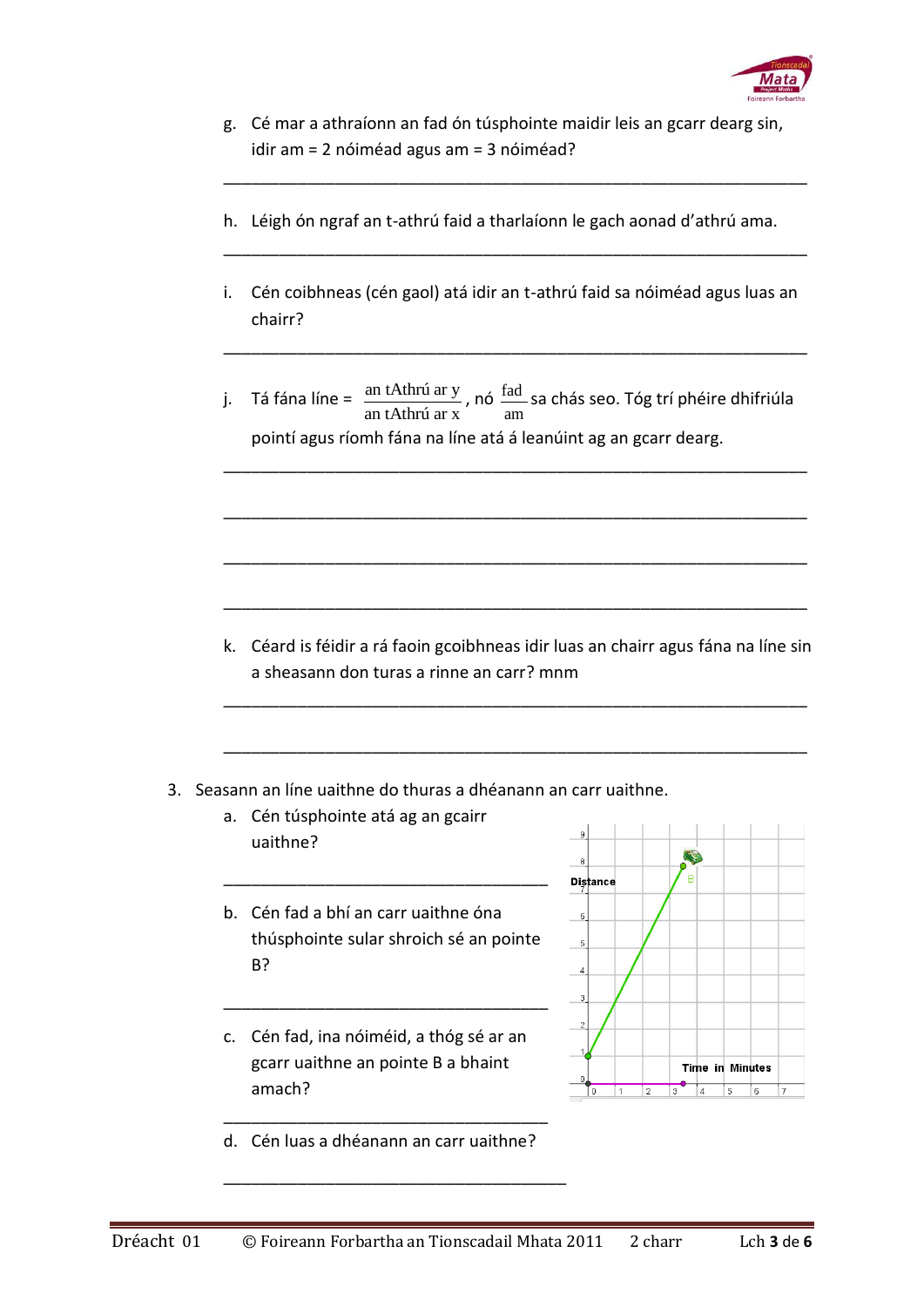

| e. Cé mar a athraíonn an fad ón túsphointe maidir leis an gcarr uaithne sin, |
|------------------------------------------------------------------------------|
| idir am cothrom le 1 nóiméad agus am cothrom le 2 nóiméad?                   |

| f. Cé mar a athraíonn an fad ón túsphointe maidir leis an gcarr uaithne sin, |
|------------------------------------------------------------------------------|
| idir am $= 2$ agus am $= 3$ ?                                                |

\_\_\_\_\_\_\_\_\_\_\_\_\_\_\_\_\_\_\_\_\_\_\_\_\_\_\_\_\_\_\_\_\_\_\_\_\_\_\_\_\_\_\_\_\_\_\_\_\_\_\_\_\_\_\_\_\_\_\_\_\_\_\_

\_\_\_\_\_\_\_\_\_\_\_\_\_\_\_\_\_\_\_\_\_\_\_\_\_\_\_\_\_\_\_\_\_\_\_\_\_\_\_\_\_\_\_\_\_\_\_\_\_\_\_\_\_\_\_\_\_\_\_\_\_\_\_

- g. Léigh ón ngraf an t-athrú faid a tharlaíonn le gach aonad d'athrú ama.
- h. Cén coibhneas atá idir an t-athrú faid san aonad ama agus luas an chairr? \_\_\_\_\_\_\_\_\_\_\_\_\_\_\_\_\_\_\_\_\_\_\_\_\_\_\_\_\_\_\_\_\_\_\_\_\_\_\_\_\_\_\_\_\_\_\_\_\_\_\_\_\_\_\_\_\_\_\_\_\_\_\_

\_\_\_\_\_\_\_\_\_\_\_\_\_\_\_\_\_\_\_\_\_\_\_\_\_\_\_\_\_\_\_\_\_\_\_\_\_\_\_\_\_\_\_\_\_\_\_\_\_\_\_\_\_\_\_\_\_\_\_\_\_\_\_

i. Tugtar fána líne le  $\frac{\text{an tAthrú ar y}}{\text{max}}$ an tAthrú ar x , nó fad am sa chás seo. Tóg trí phéire dhifriúla pointí agus ríomh fána na líne atá á leanúint ag an gcarr uaithne.

\_\_\_\_\_\_\_\_\_\_\_\_\_\_\_\_\_\_\_\_\_\_\_\_\_\_\_\_\_\_\_\_\_\_\_\_\_\_\_\_\_\_\_\_\_\_\_\_\_\_\_\_\_\_\_\_\_\_\_\_\_\_\_

\_\_\_\_\_\_\_\_\_\_\_\_\_\_\_\_\_\_\_\_\_\_\_\_\_\_\_\_\_\_\_\_\_\_\_\_\_\_\_\_\_\_\_\_\_\_\_\_\_\_\_\_\_\_\_\_\_\_\_\_\_\_\_

\_\_\_\_\_\_\_\_\_\_\_\_\_\_\_\_\_\_\_\_\_\_\_\_\_\_\_\_\_\_\_\_\_\_\_\_\_\_\_\_\_\_\_\_\_\_\_\_\_\_\_\_\_\_\_\_\_\_\_\_\_\_\_

\_\_\_\_\_\_\_\_\_\_\_\_\_\_\_\_\_\_\_\_\_\_\_\_\_\_\_\_\_\_\_\_\_\_\_\_\_\_\_\_\_\_\_\_\_\_\_\_\_\_\_\_\_\_\_\_\_\_\_\_\_\_\_

j. Céard is féidir a rá faoin gcoibhneas idir luas an chairr agus fána na líne sin a léiríonn an turas a rinne an carr sin?

\_\_\_\_\_\_\_\_\_\_\_\_\_\_\_\_\_\_\_\_\_\_\_\_\_\_\_\_\_\_\_\_\_\_\_\_\_\_\_\_\_\_\_\_\_\_\_\_\_\_\_\_\_\_\_\_\_\_\_\_\_\_\_

\_\_\_\_\_\_\_\_\_\_\_\_\_\_\_\_\_\_\_\_\_\_\_\_\_\_\_\_\_\_\_\_\_\_\_\_\_\_\_\_\_\_\_\_\_\_\_\_\_\_\_\_\_\_\_\_\_\_\_\_\_\_\_

- 4.
- a. Cén túsphointe a bhí ag gach carr díobh seo?
- b. Cén fad ama a bhí gach carr díobh ag taisteal?
- c. Cén fad ama a bhí imithe sular tháinig an 2 charr le chéile?



d. Céard é luas gach cairr díobh?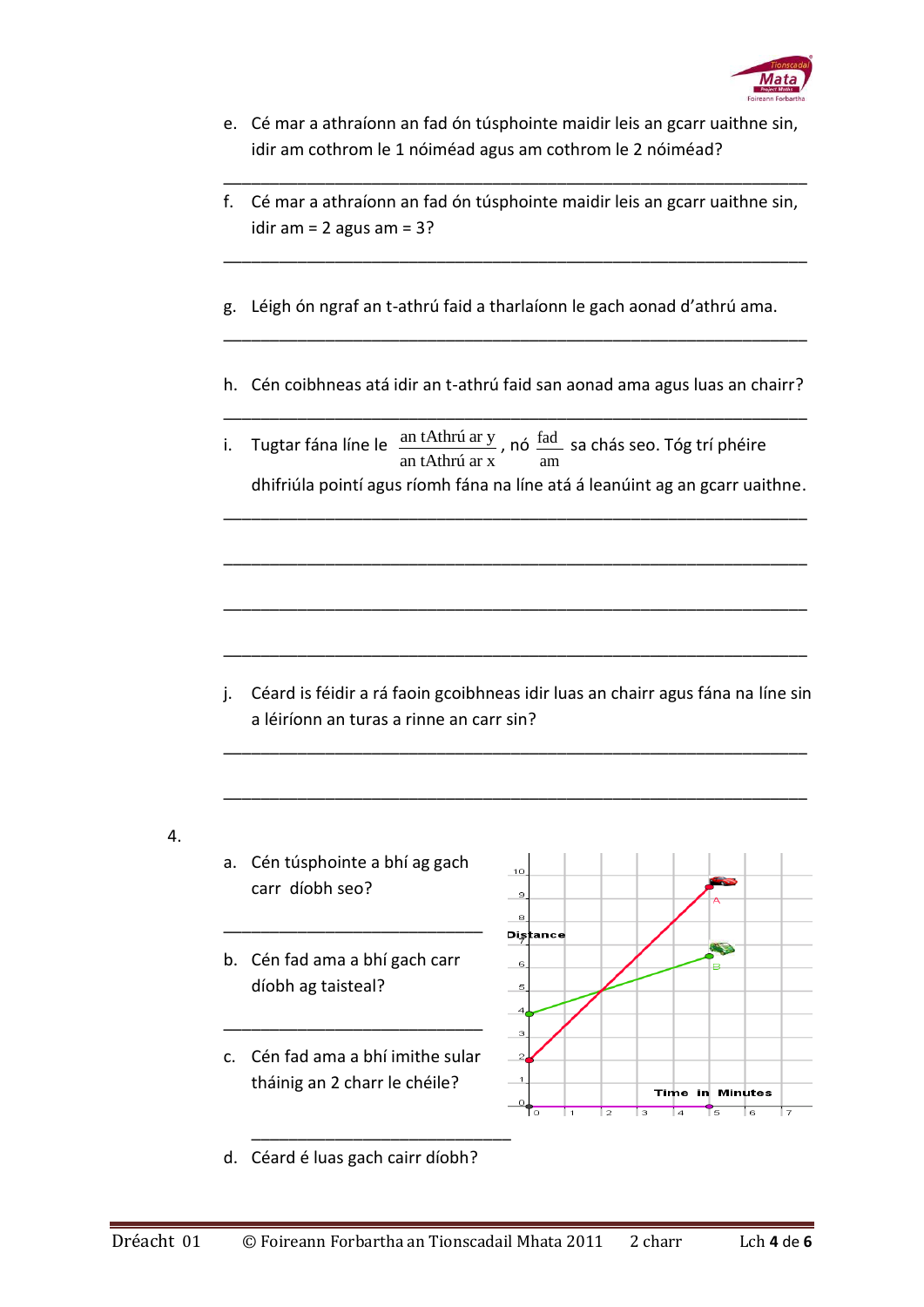

- e. Céard é fána na líne atá á leanúint ag an gcarr dearg?
- f. Céard é fána na líne atá á leanúint ag an gcarr uaithne?
- g. Cé acu líne a bhfuil an fhána is mó aici? Cén t-eolas atá ansin faoi luas an chairr áirithe sin?

\_\_\_\_\_\_\_\_\_\_\_\_\_\_\_\_\_\_\_\_\_\_\_\_\_\_\_\_\_\_\_\_\_\_\_\_\_\_\_\_\_\_\_\_\_\_\_\_\_\_\_\_\_\_\_\_\_\_\_\_\_\_\_

\_\_\_\_\_\_\_\_\_\_\_\_\_\_\_\_\_\_\_\_\_\_\_\_\_\_\_\_\_\_\_\_\_\_\_\_\_\_\_\_\_\_\_\_\_\_\_\_\_\_\_\_\_\_\_\_\_\_\_\_\_\_

\_\_\_\_\_\_\_\_\_\_\_\_\_\_\_\_\_\_\_\_\_\_\_\_\_\_\_\_\_\_\_\_\_\_\_\_\_\_\_\_\_\_\_\_\_\_\_\_\_\_\_\_\_\_\_\_\_\_\_\_\_\_\_

\_\_\_\_\_\_\_\_\_\_\_\_\_\_\_\_\_\_\_\_\_\_\_\_\_\_\_\_\_\_\_\_\_\_\_\_\_\_\_\_\_\_\_\_\_\_\_\_\_\_\_\_\_\_\_\_\_\_\_\_\_\_\_

## 5.

a. Tarraing graf a léireoidh na cásanna seo a leanas: Carr dearg a thosaíonn 1 mhéadar ón túsphointe, agus luas 2 mhéadar sa nóiméad aige;

Carr uaithne a thosaíonn 2 mhéadar ón túsphointe agus luas 1 mhéadar sa nóiméad aige.

b. Cathain a thagann an dá charr le chéile?



## **Dúshláin**

- 6.
- a. Cén ní a chinntíonn an fhána atá ag an líne dhearg sa léaráid thall?

\_\_\_\_\_\_\_\_\_\_\_\_\_\_\_\_\_\_\_\_\_\_\_\_\_\_\_\_\_\_\_\_\_\_

- b. Céard a tharlaíonn d'fhána na líne atá á leanúint ag carr má mhéadaíonn an luas?
- c. Faigh fána na líne a bhí á taisteal ag an gcarr dearg sa léaráid thall.

\_\_\_\_\_\_\_\_\_\_\_\_\_\_\_\_\_\_\_\_\_\_\_\_\_\_\_\_\_\_\_\_\_\_

\_\_\_\_\_\_\_\_\_\_\_\_\_\_\_\_\_\_\_\_\_\_\_\_\_\_\_\_\_\_\_\_\_\_



d. Sa léaráid thuas, faigh fána na líne a bhí á taisteal ag an gcarr uaithne.

\_\_\_\_\_\_\_\_\_\_\_\_\_\_\_\_\_\_\_\_\_\_\_\_\_\_\_\_\_\_\_\_\_\_\_\_\_\_\_\_\_\_\_\_\_\_\_\_\_\_\_\_\_\_\_\_\_\_\_\_\_\_\_